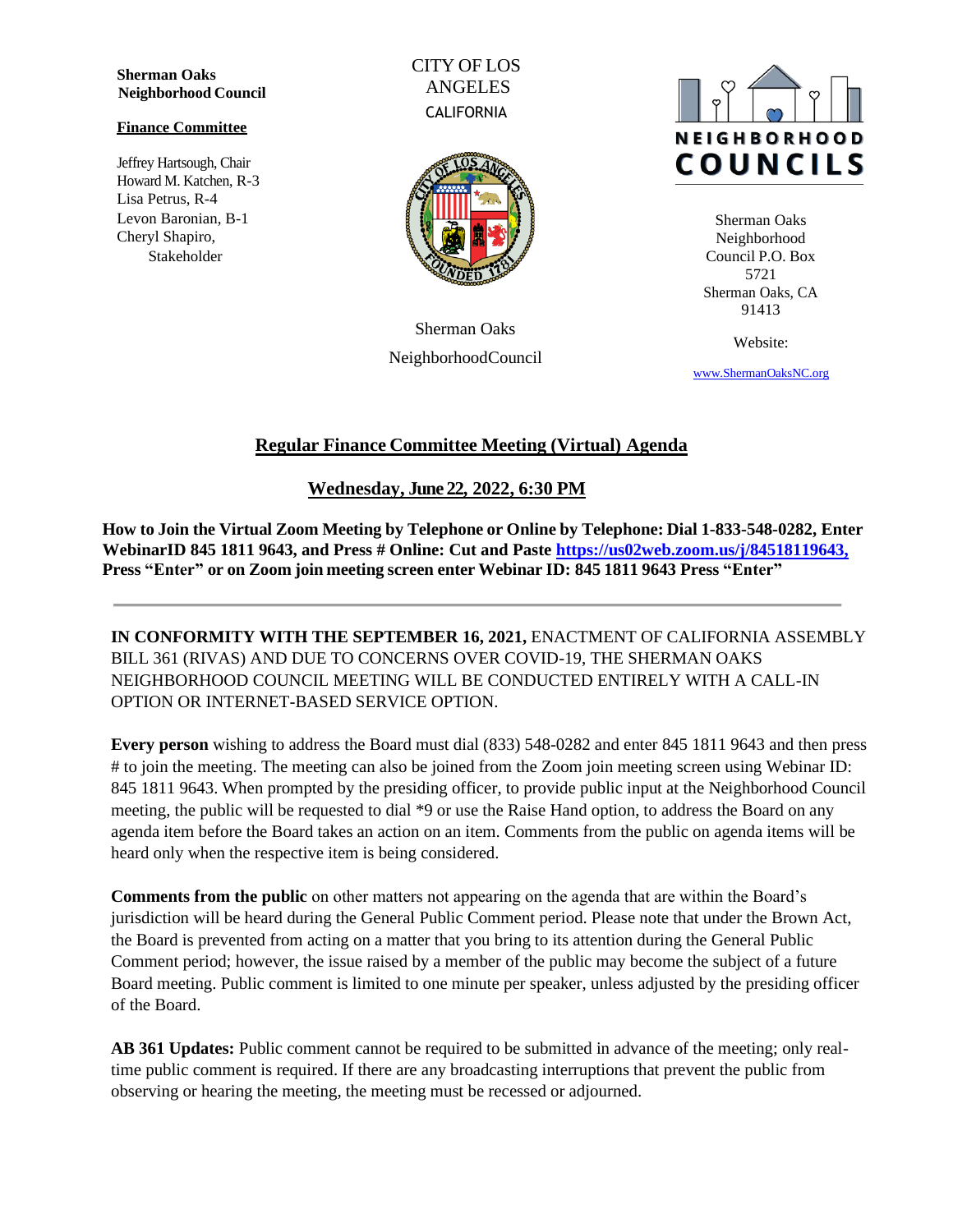Sherman Oaks Neighborhood Council Finance Committee Meeting Agenda, Wednesday, June 22, 2022, 6:30 pm Page **2** of **4**

**If members of the public** are unable to provide public comment or be heard due to issues within the Neighborhood Council's control, the meeting must be recessed or adjourned.

**Any messaging** or virtual background is in the control of the individual board member in their personal capacity and does not reflect any formal position of the Neighborhood Council or the City of Los Angeles.

**The Neighborhood Council system** enables meaningful civic participation for all Angelenos and serves as a voice for improving government responsiveness to local communities and their needs. We are an advisory body to the City of Los Angeles, comprised of stakeholder volunteers who are devoted to the mission of improving our communities.

# **I. CALL TO ORDER & ROLL CALL**

- a. Call to Order by Jeffrey Hartsough, Chair
- b. Roll Call

# **II. ADMINISTRATIVE MOTIONS**

- a. A motion to approve the Minutes of the Wednesday, March 23, 2022, Finance Committee Meeting. [DRAFT Minutes March 23, 2022,](https://www.shermanoaksnc.org/assets/documents/7/meeting62afbdcb8e6ab.pdf) Finance Committee Meeting
- b. A motion to approve the Minutes of the Friday, March 25, 2022, Finance Committee Meeting. [DRAFT Minutes March 25, 2022,](https://www.shermanoaksnc.org/assets/documents/7/meeting62afbdd9ec100.pdf) Finance Committee Meeting
- c. A motion to approve the Minutes of the Wednesday, April 27, 2022, Finance Committee Meeting. [DRAFT Minutes April 27, 2022,](https://www.shermanoaksnc.org/assets/documents/7/meeting62afbde5640e6.pdf) Finance Committee Meeting
- d. A motion to approve the Minutes of the Friday, May 6, 2022, Finance Committee Meeting. [DRAFT Minutes May 6, 2022,](https://www.shermanoaksnc.org/assets/documents/7/meeting62afbdfdb3a09.pdf) Finance Committee Meeting
- e. A motion to approve the Minutes of the Wednesday, May 25, 2022, Finance Committee Meeting. DRAFT Minutes for the May 25, 2022, Finance Committee Meeting are provided in the Supporting Documents section for the June 22, 2022, Agenda.

### **III. COMMENTS BY PUBLIC OFFICIALS**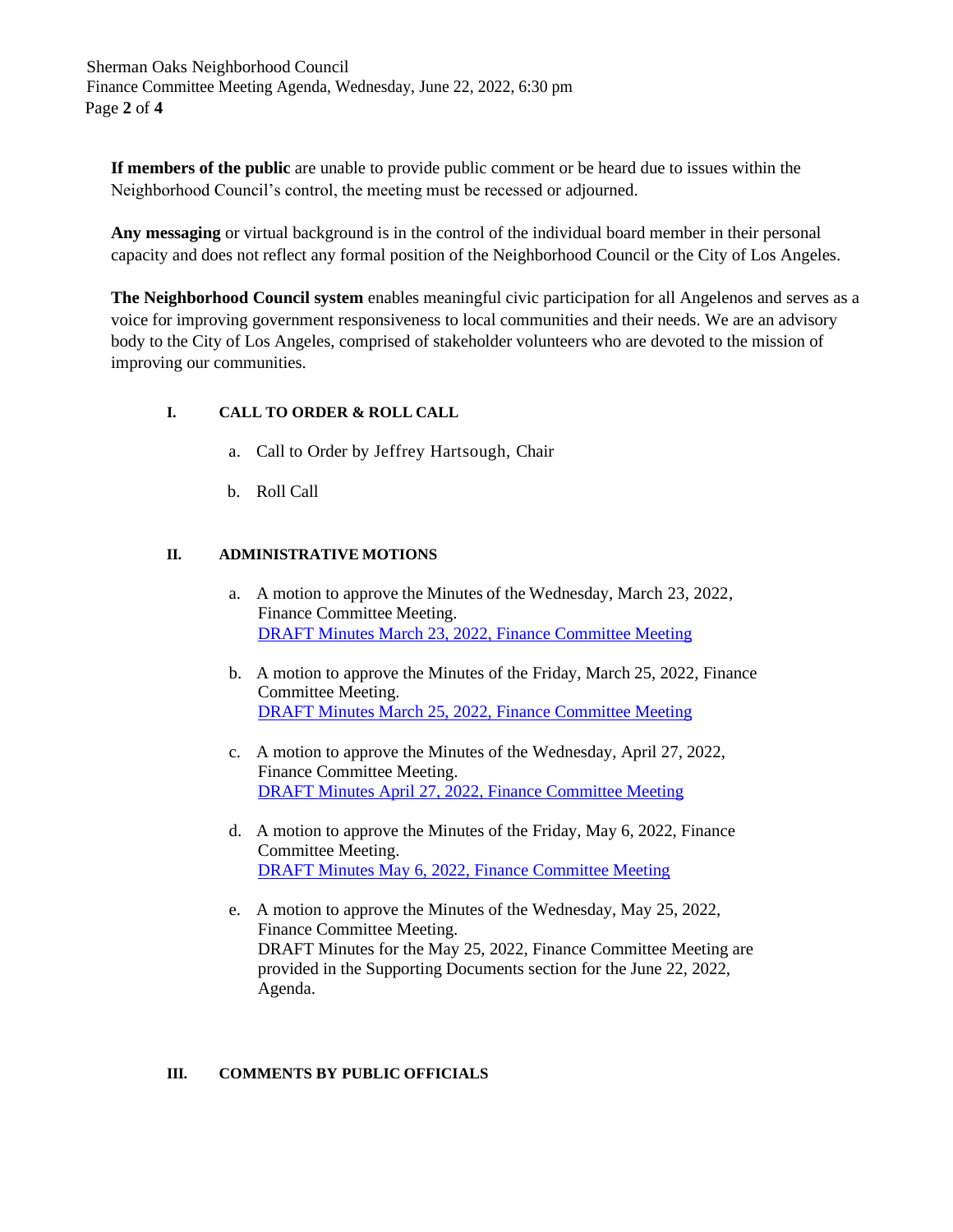Sherman Oaks Neighborhood Council Finance Committee Meeting Agenda, Wednesday, June 22, 2022, 6:30 pm Page **3** of **4**

### **IV. TREASURER'S REPORT**

- a. FY 2022 ends June 30, 2022.
- b. The SONC NC Fiscal Year 2022-2023 Admin Packet will be submitted on July 1, 2022.
- c. Next Finance Committee Meeting will be held on July 27, 2022, at 6:30 p.m.

### **V. FUNDING MOTIONS – Action Items**

**a. Action Item, Vote Required: Monthly Expenditure Report (MER).** A motion to approve Sherman Oaks Neighborhood Council's (SONC) Monthly Expenditure Report (MER) for the period ending May 31, 2022. SONC MER [May 31,](https://www.shermanoaksnc.org/assets/documents/7/meeting62afc05c62b11.pdf) 2022

#### **VI PUBLIC COMMENT Comments by the public on non-agenda items within the Finance Committee's jurisdiction.**

#### **VII FINANCE COMMITTEE BUSINESS**

a. Discuss ideas and thoughts to expend funds for the remainder of the current fiscal year

#### **VIII FINANCE COMMITTEE MEMBER ANNOUNCEMENTS**

**IX ADJOURNMENT**

### **THE AMERICAN WITH DISABILITIES ACT**

As a covered entity under Title II of the Americans with Disabilities Act, the City of Los Angeles does not discriminate on the basis of disability and upon request will provide reasonable accommodation to ensure equal accessto its programs, services, and activities. Sign language interpreters, assisted listening devices, or other auxiliary aids and/or services may be provided upon request. To ensure availability of services, please make your request at least 3 business days (72 hours) prior to the meeting by contacting the Department of Neighborhood Empowerment by calling (213) 978-1551 or email: [NCsu](mailto:NCsupport@lacity.org)[pport@lacity.org](mailto:ort@lacity.org)

### **PUBLIC ACCESS OF RECORDS**

In compliance with Government Code section 54957.5, non-exempt writings that are distributed to a majority or all of the board in advance of a meeting may be viewed at our website: [www.ShermanOaksNC.org](http://www.shermanoaksnc.org/) or at the scheduled meeting. In addition, if you would like a copy of any record related to an item on the agenda, please email: [lindsay.imber.sonc@gmail.com.](mailto:lindsay.imber.sonc@gmail.com.)